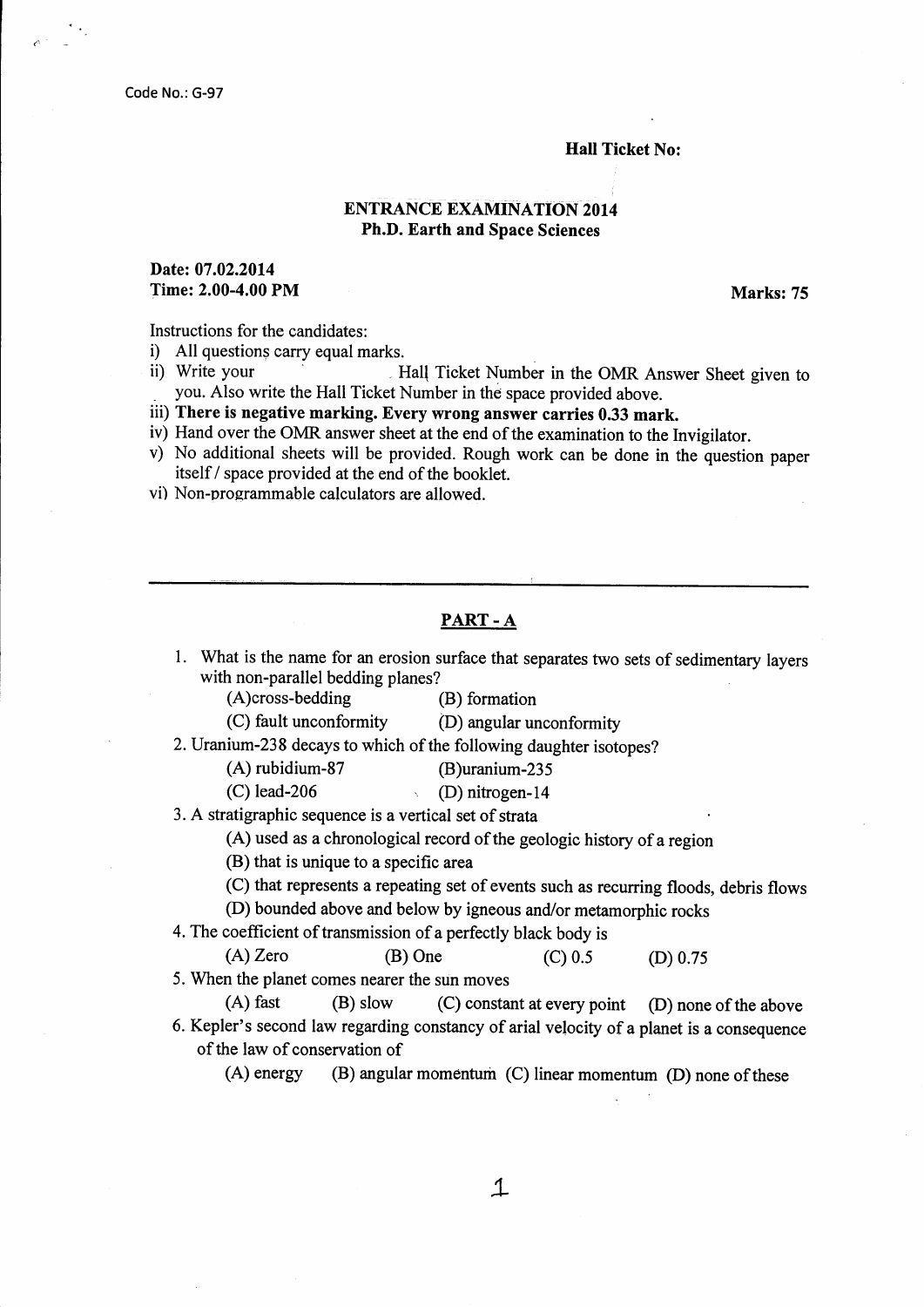7. The period of geostationary artificial satellite is (A) 24 hours (B) 6 hours (C) 12 hours (D) 48 hours 8. A missile is launched with a velocity less than the escape velocity. The sum of its kinetic and potential energy is (A) Positive (B) Negative (C) Zero (D) may be positive or negative 9. What are the number of moles of Co2 which contains 16 g of oxygen? (A) 0.5 mole (B) 0.2 mole (C) 0.4 mole (D) 0.25 mole 10. The maximum number of isomers for an alkene with molecular formula  $C_4H_8$  is (A) 4 (C) 2 (D) 3 11. The metal does not give  $H<sub>2</sub>$  on treatment with dilute HCL is (A)  $Zn$  (B) Fe (C)Ag (D)Ca 12. The metal used to recover copper from a solution of copper sulphate is  $(A)$ Na  $(B)$  Ag  $(C)$  Hg  $(D)$  Fe 13. Radiometric dating is least useful for which rocks? (A) granitic (B) basaltic (C) metamorphic (D) sedimentary 14. Which of the following represents the longest time period (A) Precambrian (B) Paleozoic (C) Mesozoic (D) Cenozoic 15. The term moment of momentum is called (A)Momentum (B)Force (c)Torque (D)Angular momentum 16. The value of determinant, two of whose rows are equal to is  $(A)0$  (B) 1 (C) 2 (D) cannot be determined 17. The locus of a point equidistant from (1,2) (3,0) is  $(A)2x + 3y = 1$  (B)  $2x - 3y = 2$  (C)  $x - y = 1$  D)  $2x - 3y = 3$ 18. Derivative of sinx with respect to logx is (A) Cosx . $\log x$  + x.sinx (B) logx. Sinx (C) (sinx)/x (D) x.sinx 19. Area of the triangle whose vertices are  $(0,0)$ , (-3,0) and  $(0,6)$  is <br>(A)4.5 (B) 9 (C) 18 (D)36 20. Equation of line passing through (3,6) whose sum of intercepts is 0 is (A)X+y-9=0 (B) x-y+3=0 (C) x+y-3=0 (D) x+y+9=0 21. Three sigma limits of Normal distribution cover an area of  $(A)$  99.45 % (B) 99.73% (C) 95% (D) 68% 22. If the mean and variance of a binomial distribution is 6 and 2 then the value of probability of success is (A) $1/3$  (B)  $2/3$  (C) $1$  (D)0 23. The mean, media and mode of normally distributed population lies at the (A)Centre of the curve (B) left side of the curve (B) left side of the curve  $(D)$  none of these  $(C)$  right side of the curve 24. The oceans have a well-mixed surface layer approximately <u>equal</u> meters thick (A) 10 (B)50 (C)100 (D)200 25. If you mix two samples of water with different temperatures and salinities but the same density, you will produce a mixture that has (A) a lower density (B) a higher density (C) the same density as the two samples

(D) cannot be predicted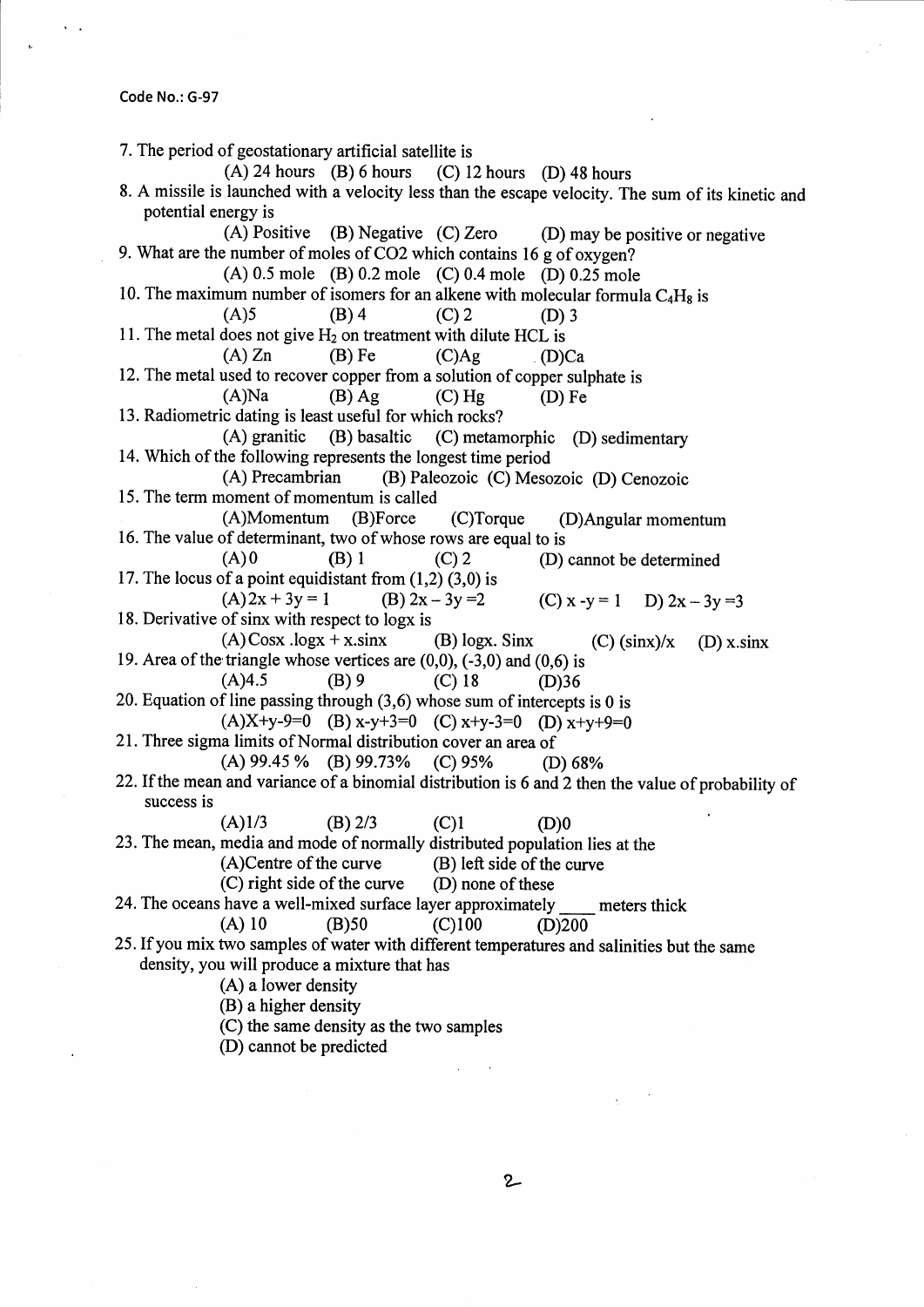Code No.: G-97

 $\frac{1}{2}$  .

÷,

 $\bar{\phantom{a}}$ 

# PART -B

 $\ddot{\phantom{a}}$ 

| 26. Large reptiles became abundant during the which Era?                                        |                         |                                 |                                    |  |  |  |  |  |
|-------------------------------------------------------------------------------------------------|-------------------------|---------------------------------|------------------------------------|--|--|--|--|--|
| (A) Cenozoic (B) Mesozoic (C) Paleozoic (D) Precambrian                                         |                         |                                 |                                    |  |  |  |  |  |
| 27. The lithosphere is approximately kilometers thick                                           |                         |                                 |                                    |  |  |  |  |  |
| (A) 1-2 (B) 5-10 (C) 50-100 (D)100-200                                                          |                         |                                 |                                    |  |  |  |  |  |
| 28. A mass M is moving with a constant velocity parallel to the X-axis. Its angular momentum    |                         |                                 |                                    |  |  |  |  |  |
| with respect to the origin                                                                      |                         |                                 |                                    |  |  |  |  |  |
| $(A)$ Is zero                                                                                   |                         | (B) Remains constant            |                                    |  |  |  |  |  |
| Goes on increasing<br>(C)                                                                       | (D) Goes on decreasing  |                                 |                                    |  |  |  |  |  |
| 29. A liquid does not wet the surface of a solid if the angle of contact is                     |                         |                                 |                                    |  |  |  |  |  |
| $(A)$ Zero                                                                                      | (B) An acute one        |                                 |                                    |  |  |  |  |  |
| $(C)$ 45°                                                                                       | (D) An obtuse one       |                                 |                                    |  |  |  |  |  |
| 30. The pressure just below the meniscus of water                                               |                         |                                 |                                    |  |  |  |  |  |
| $(A)$ Is greater than just above it $(B)$ Is less than just above it                            |                         |                                 |                                    |  |  |  |  |  |
| (C) Is same as just above it (D) Is always equal to atmospheric pressure.                       |                         |                                 |                                    |  |  |  |  |  |
| 31. The metallurgical process in which a metal is obtained in a fused state is called           |                         |                                 |                                    |  |  |  |  |  |
| (A) smelting (B) roasting (C) calcinations (D) froth floatation                                 |                         |                                 |                                    |  |  |  |  |  |
| 32. The molecular formula of phosphorous is                                                     |                         |                                 |                                    |  |  |  |  |  |
| $(A)$ $P_1$<br>$(B)$ $P_2$                                                                      | $(C)$ $P_3$             | $(D)$ $P_4$                     |                                    |  |  |  |  |  |
| 33. The outer planets are composed mostly of                                                    |                         |                                 |                                    |  |  |  |  |  |
| (A) rocks and ice                                                                               | (B) oxygen and nitrogen |                                 |                                    |  |  |  |  |  |
| (C) hydrogen and helium (D) helium and krypton                                                  |                         |                                 |                                    |  |  |  |  |  |
| 34. What powers the Earth's internal heat engine?                                               |                         |                                 |                                    |  |  |  |  |  |
| (A) radioactivity                                                                               | (B) solar energy        |                                 |                                    |  |  |  |  |  |
| (C) volcanoes                                                                                   | (D) ocean tides         |                                 |                                    |  |  |  |  |  |
| 35. Which of the following features is not associated with a transform plate boundary?          |                         |                                 |                                    |  |  |  |  |  |
| (A) mid-ocean ridge                                                                             | (B) earthquakes         |                                 |                                    |  |  |  |  |  |
| (C) deep sea-trench                                                                             | (D) volcanic activity   |                                 |                                    |  |  |  |  |  |
| 36. The number of electrons presents in $H^+$ is                                                |                         |                                 |                                    |  |  |  |  |  |
| $(A)$ zero<br>$(B)$ one                                                                         | $(C)$ two               |                                 | (D) three                          |  |  |  |  |  |
| 37. New seafloor is created at                                                                  |                         |                                 |                                    |  |  |  |  |  |
| (A) deep sea trench (B) mid-ocean ridge                                                         |                         |                                 |                                    |  |  |  |  |  |
| (C) subduction zone (D) transform fault                                                         |                         |                                 |                                    |  |  |  |  |  |
| 38. Approximately how fast does an Earth lithospheric plate move?                               |                         |                                 |                                    |  |  |  |  |  |
| (A) several centimeters per year                                                                |                         | (B) several centimeters per day |                                    |  |  |  |  |  |
| (C) several centimeters per hour                                                                |                         |                                 | (D) several centimeters per second |  |  |  |  |  |
| 39. What are the two most abundant elements by mass found in Earth                              |                         |                                 |                                    |  |  |  |  |  |
| (A) aluminum and iron                                                                           |                         | (B) sodium and chlorine         |                                    |  |  |  |  |  |
| (C) calcium and carbon                                                                          |                         | (D) oxygen and silicon          |                                    |  |  |  |  |  |
| 40. What is the dewpoint when the dry-bulb temperature is 24°C and the wet-bulb temperature is  |                         |                                 |                                    |  |  |  |  |  |
| $15^{\circ}$ C?                                                                                 |                         |                                 |                                    |  |  |  |  |  |
| $(A) 8$ °C<br>$(B) - 18^{\circ}C$                                                               | $(C)$ 36°C              | $(D)$ 4°C                       |                                    |  |  |  |  |  |
| 41. Which mineral is white or colorless, has a hardness of 2.5, and splits with cubic cleavage? |                         |                                 |                                    |  |  |  |  |  |
| $(A)$ calcite<br>(B) halite                                                                     | (C) pyrite              | $(D)$ mica                      |                                    |  |  |  |  |  |

 $\mathcal{A}$ 

 $\hat{\boldsymbol{\beta}}$ 

 $\ddot{\phantom{a}}$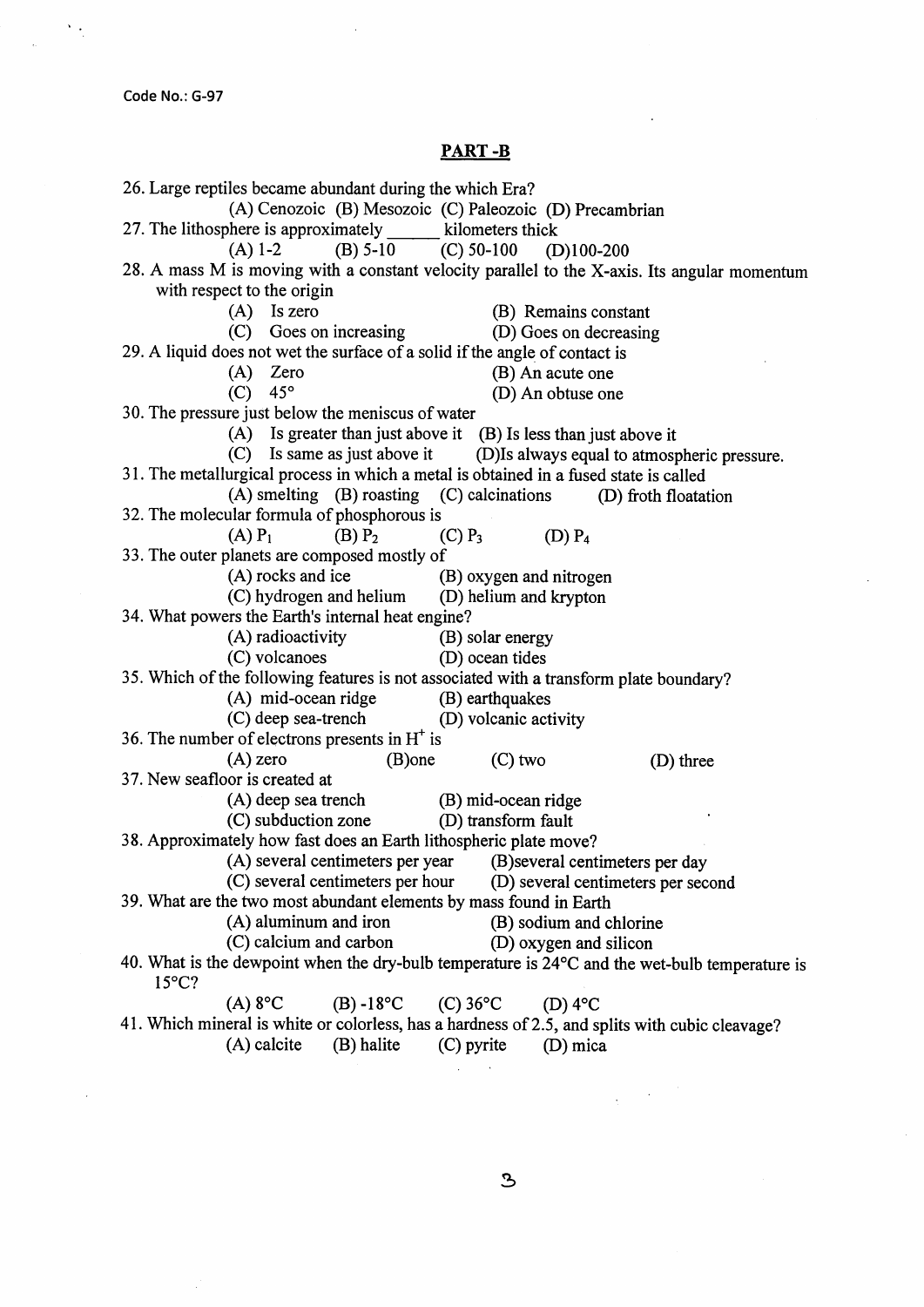42. The difference in texture between plutonic and volcanic rocks is caused by<br>(A) different mineralogy (B) different rates of cooling and

(B) different rates of cooling and crystallization

(C) different amounts of water in the magma (D) different chemical compositions 43. Bowen's Reaction Series illustrates relations between

(A) temperature, viscosity, and mineral composition

- (B) temperature, chemical composition, and mineral structure
- (C) viscosity, temperature, silica content, and volatile content

(D) temperafure, pressure, and viscosity

44.The refractive index of the ocean water

- (A) increases with salinity
- (C) decreases with salinity
- (B) increases with temperature

(D) decreases with temperature

45 . Electromagnetic radiation

(A) produces a time varying magnetic field and vice versa

(B) once generated, remains self-propagating

(C) is capable to travel across space

(D) All of these

46.Leaf reflectance depends primarily on

(A) the pigments

(C) equivalent water content

47. A cut diamond sparkles because of its

(A) Hardness (B) Emission of light by the diamond

(C) High refractive index (D) Absorption of light by the diamond

48. A plane mirror produces a magnification of<br>  $(A)-1$  (B)+1 (C) zero (D) between zero and +1

@) internal cell structure

(D) All of these

49.8y increasing the temperature, the specific resistance of a conductor and semiconductor

(A) Increases for both (B) Increases, decreases

(C) Decreases for both (D) Decreases for both

50. In hydrogen atom, when electron jumps from second to first orbit, then energy emitted is<br>(A) - 13.6 eV (B) - 6.8 eV (C) - 27.2 eV (D) None of t

(A) - 13.6 eV (B) - 6.8 eV (C) - 27.2 eV (D) None of these 51. Two identical wires of rubber and iron are stretched by the same weight, then the number of atoms in the iron wire will be

- 
- $(C)$  Less than that of the rubber
- 

52. The bulk modulus of an ideal gas at constant temperature

(A) is equal to its volume  $V$  (B) is equal to its pressure p<br>(C) is equal to  $p/2$  (D) cannot be determined (D) cannot be determined

53. A wire coil carries the current i. The potential energy of the coil does not depend upon (A) the value of i (B) whether the coil has an iron core of

- (B) whether the coil has an iron core or not
- (C) the number of turns in the coil (D) the resistance of the coil

54. The weight of a body at the centre of the earth is

(A) zero (B) same as on the surface of the earth<br>
(C) infinite (D) none of the above

(D) none of the above

55. A cold soft drink is kept on the balance. When the cap is open, then the weight

(A) increases (B) first increases then decreases

- (C) decreases
- (D) remains same

(A) Equal to that of rubber (B) More than that of the rubber (C) Less than that of the rubber (D) None of the above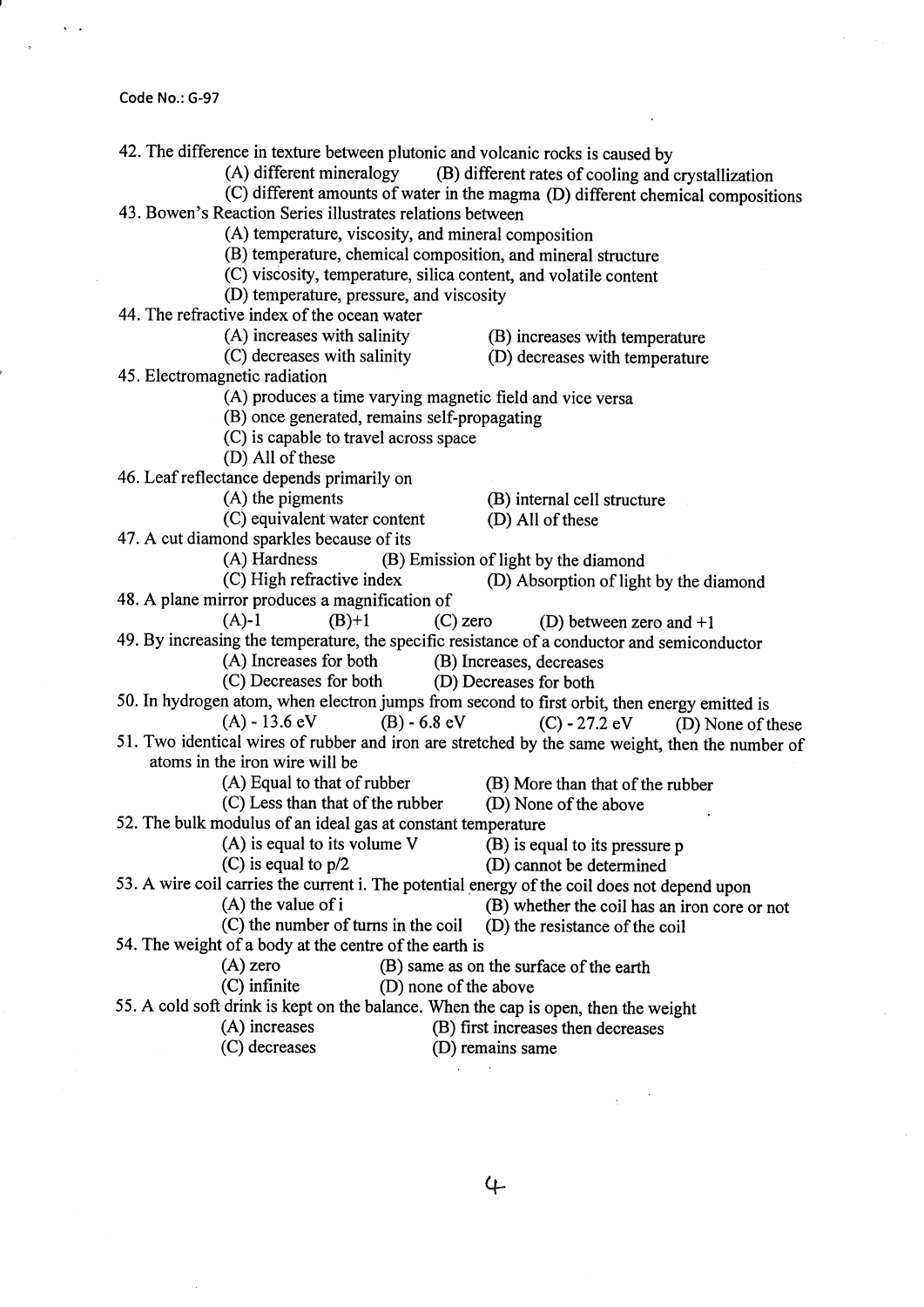Code No.:G-97

56. An object will continue moving uniformly until

- (A) the resultant force acting on it begins to decrease
- (B) the resultant force is at right angle to its rotation
- (C) the resultant force on it is zero
- (D) the resultant force on it is increased continuously

57. The theory of plate tectonics was not initially widely accepted because

- (A) land bridges would have blocked plate movement
- (B) rocks of the Earth's crust were considered too stiff for continents to move through them
- (C) fossils on South America and Africa did not match
- (D) ocean floor mapping showed that older rocks occur away from mid-ocean ridges

58. The Earth's lithosphere is broken into approximately how many large, rigid plates

(A)2 (B)12 (C)50 (D) 100

- 59. The process by which an originally homogeneous Earth developed a dense core and a light crust is called
- (A) metamorphism (B) differentiation (C) accretion (D) compression 60. Which of the following is used by geologists to determine the relative ages in a rock sequence?

(A) stratigraphy  $(B)$  fossils<br>
(C) cross-cutting relationships  $(D)$  all of these  $(C)$  cross-cutting relationships

61 . The most malleable metal is

(A) platinum (B) silver (C) iron (D) gold 62.The material which can be deformed pennanently by heat and pressure is called a

(A) thermoplastic (B) thermoset<br>
(C) chemical compound (D) polymer (C) chemical compound

63. Which three groups of the Periodic Table contain the most elements classified as metalloids (semimetals)?

(A) 1, 2, and 13 (B) 2, 13, and 14<br>(C) 14, 15, and 16 (D) 16, 17, and 18

- (C) 14, 15, and 16
- 64. Which of the following is a type of stress?
- (A) shear (B) compression (C) tension (D) all the above 65. Folding occurs when rocks behave as
- $(A)$  brittle solids  $(B)$  fluids  $(C)$  ductile solids  $(D)$  none of these
	-
- 66. A structural basin is a special case of<br>(A) a dome (B) a syncline  $(A)$  a dome  $(B)$  a syncline  $(C)$  an anticline  $(D)$  a freak of nature
- 67. A fault is observed where the hanging wall is displaced upward relative to the footwall.
	- (A) This is a normal fault (B) This is a reverse fault

(C) This is a left-lateral strike-slip fault (D) This is a right-lateral strike-slip fault

68. Folds whose limbs are horizontal are known as (A) horizontal layers (B) overturned folds

(C) massively thrusted folds (D) recumbent folds

69. Which of the following determines how quickly groundwater flows?

(A) elevation (B) permeability<br>(C) water pressure (D) all are impor (D) all are important factors for groundwater flow

 $\mathfrak{c}$